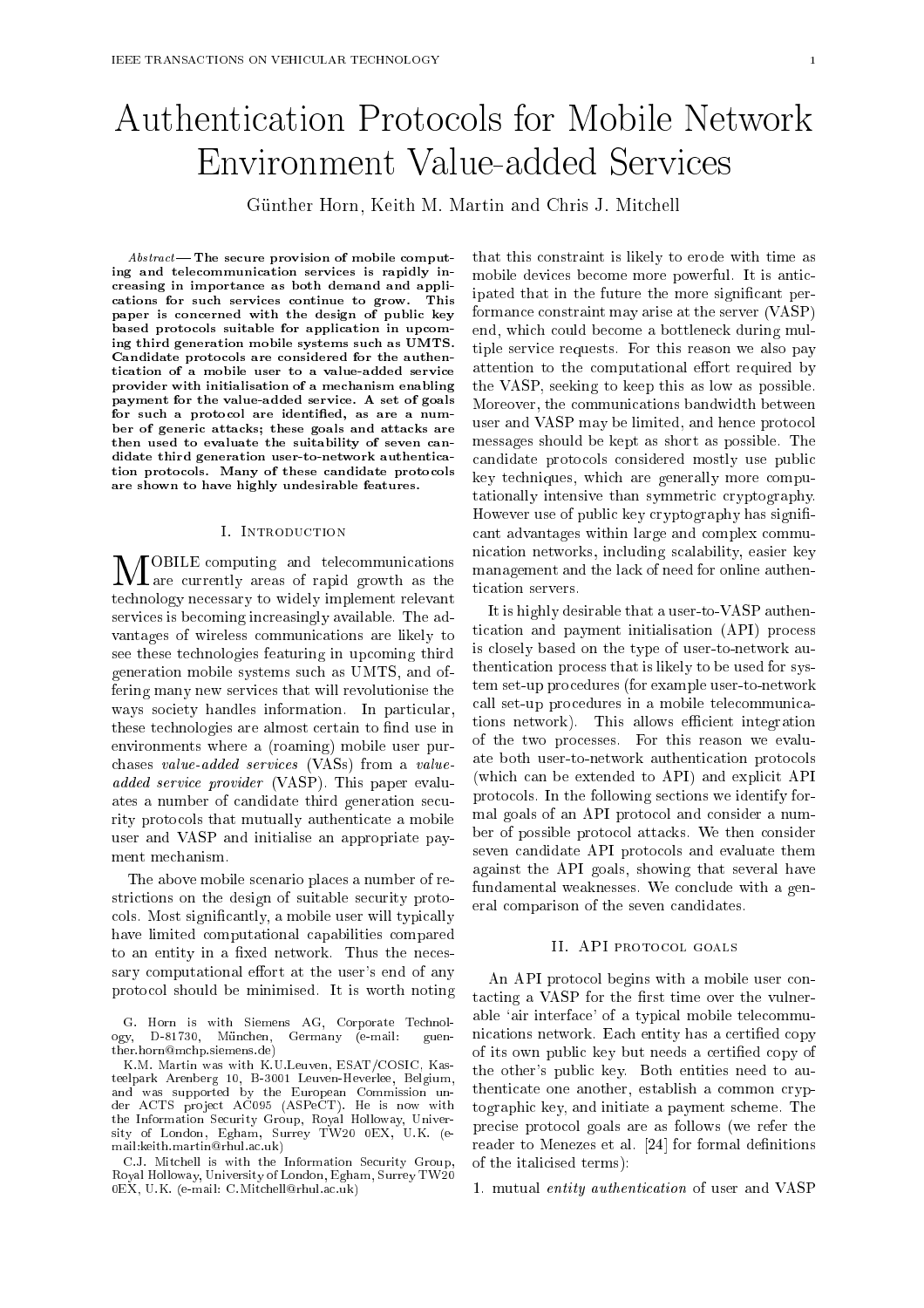(to protect against masquerade of either entity over the air interface);

2. exchange of certied public keys between user and VASP (to support the authentication and key establishment processes);

3. mutual key agreement of a session key between user and VASP (used to protect data subsequently exchanged between user and VASP);

4. joint key control of the session key (to prevent either party accidentally or deliberately choosing a weakened key);

5. mutual implicit key authentication (to ensure that no other party can obtain the established session key);

6. mutual key confirmation (so that both user and VASP have assurance that they both possess the same shared session key);

7. mutual assurance of key freshness (to prevent replays of old messages being used to re-establish an 'old', possibly compromised, session key);

8. condentiality of the user identity over the air interface (to prevent an interceptor of air interface communications learning the mobile user's identity, and/or being able to track particular mobile users, see Mitchell and Chen [25]);

9. initialisation of the payment mechanism (to support payment for VASs);

10. non-repudiation of the payment initialisation data (to support payment for VASs).

Goals 1 to 8 are suitable goals for a user-to-network authentication protocol. It is not the intention of this paper to discuss payment mechanisms for VASs in mobile computing networks; see Horn and Preneel [16] and Martin et al. [23] for a more detailed discussion. We assume that the API protocol initiates a suitable micropayment scheme such as those based on one-way hash chains proposed in Pedersen [29] and Rivest and Shamir [30]. Such schemes typically involve the VASP proposing some charging related data to the user, and the user committing to this data and some initialisation values using a digital signature. Throughout this paper we assume the use of digital signatures with appendix. We note that the use of digital signatures with message recovery (see  $[24]$  for an explanation of the differences) may further simplify some of the protocols.

#### III. PROTOCOL ATTACKS

In this section we describe a number of possible attacks against API protocols that feature in the proceeding discussion.

1. Signer verification attack. User anonymity can be compromised if an attacker can obtain a digital signature generated by the user. If the data was signed using a signature system giving (partial) message recovery, such as ISO/IEC 9796-2 signatures [17], then an attacker who has access to a large set of public verification keys applies them successively to the signature; if the verification process fails then the attacker can assume the owner of that key is not the signer. A similar attack applies to other signature systems if the attacker also has access to the (hashed) data that was signed.

2. Content verification attack. This attack is similar in principle to a signer verification attack and can be used to determine a piece of data in a signature that is unknown to the attacker (but which comes from a limited set of possible values). Assume that the attacker has a cleartext signature, and knows both the signer and most of the data that was signed. The attacker repeatedly guesses the missing data and attempts to verify the signature with the known user's verification key.

3. Source substitution attack. A source substitution attack as defined in Diffie et al. [11] involves an attacker taking another entity's public key and managing to obtain a certicate in the name of the attacker for that public key value. This then allows the attacker to masquerade as the other entity in a number of situations, such as when claiming to be the signer of data. Although such attacks can be prevented if a certication authority insists on proof of knowledge of the corresponding private key before issuing a certificate, it is wise to avoid exposure to such attacks.

4. Time-memory tradeoff attack. A time-memory tradeoff attack can be used to determine data for which a hashed version is available. Suppose that data K contains k bits, and  $h(K)$  has been observed. The attacker pre-computes and stores  $2<sup>r</sup>$ values of  $h(K)$ . When the value  $h(K)$  is observed during the protocol run, the attacker compares this value with the pre-computed values. The probability of success is  $2^{k-r}$  and thus the attacker will need to intercept 2kr such values for every successful capture of  $K$ . Other versions of this type of attack have been used in different crptanalytic contexts, see for example Borst et al. [6] and Hellmann [15].

5. Codebook attack. In a codebook attack an attacker keeps a record of data that is encrypted using the same symmetric key. Even if the plaintext is not known, if the same data is ever encrypted a second time with the same key then the attacker can identify this from the stored record.

6. Partial chosen key attack. This type of attack was described in Mitchell et al. [26] and is relevant to protocols claimed to offer joint key control. Suppose two entities  $X$  and  $Y$  both contribute random inputs to the computation of a session key  $f(x, y)$ , but that  $X$  first sends  $x$  to  $Y$ . It is possible for  $\alpha$  to then compute  $\alpha$  variants of  $\eta$  and the corresponding  $f(x, y)$  before sending y to X. In this way entity Y can "select" approximately s bits of the joint key. The value of s, and hence the degree of imbalance in the key control, is constrained by the computing resources and time available for y to complete this process. At the most most public p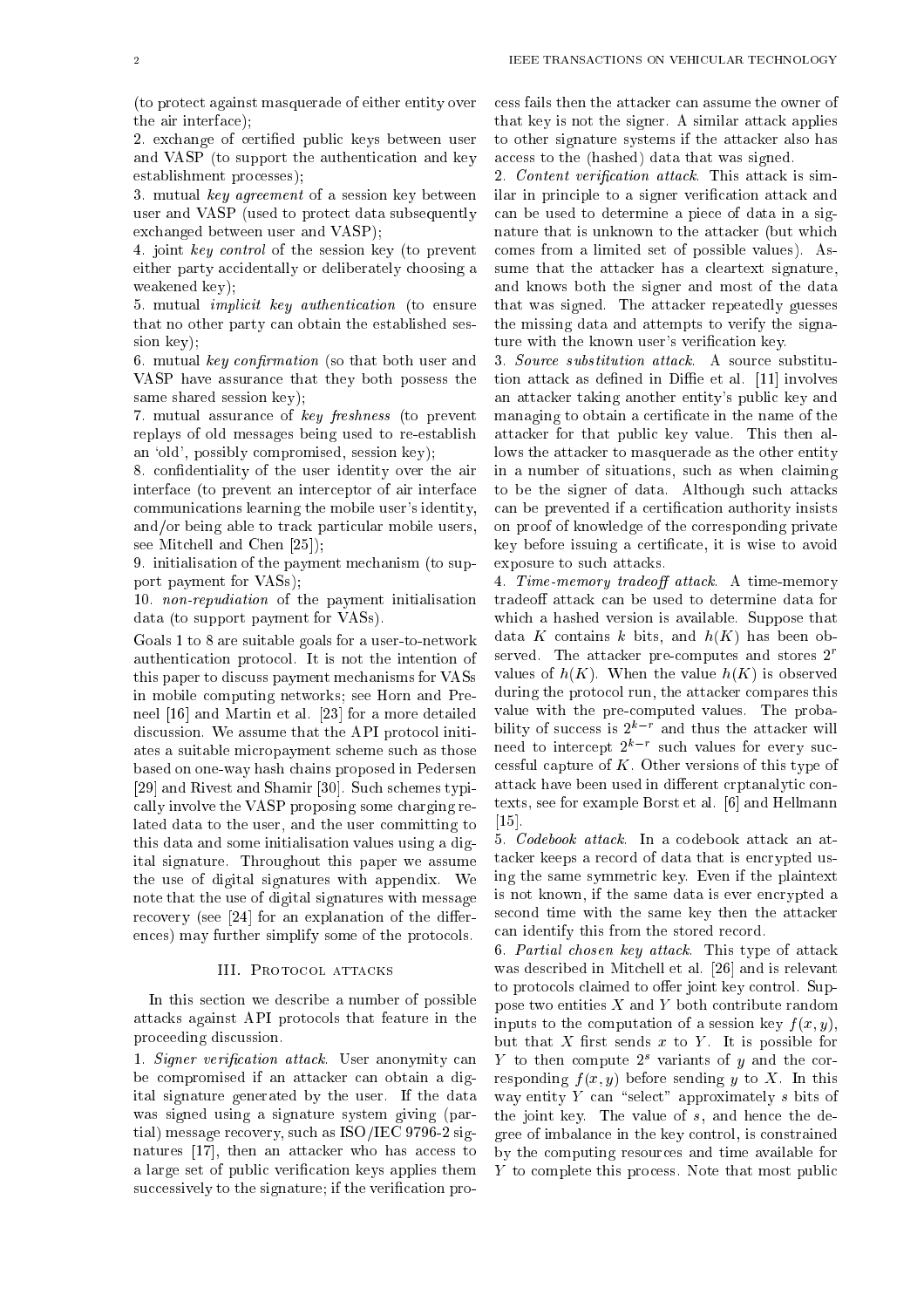key based key agreement protocols currently speci fied in ISO standards, for example  $ISO/IEC 11770-$ 3 [18], are potentially vulnerable to partial chosen key attacks.

7. Key separation attack. Suppose entity <sup>A</sup> encrypts something during the authentication protocol (with entity B) using a symmetric key  $K$ . Now suppose that as part of a completely different protocol between entity E and entity A, entity E sends data to A that A encrypts with the same key  $K$ and returns to E. It is possible that entity E could exploit this lack of key separation to replace messages sent during the first protocol (between A and B) with messages manufactured during the second (by sending chosen messages to A for encryption using  $K$ ). Protocols are particularly vulnerable to a key separation attack if their final message (from A to B say) is encrypted. In this case it may be possible for E to replace the message sent on to B while A believes that the protocol has executed correctly. Note that this kind of attack is avoided if, during any subsequent protocol that requires symmetric encryption with key  $K$ , key  $K$  is replaced by a key derived from  $K$  (by applying a pseudorandom function, for example) when used as a session key under natural assumptions on the encryption scheme. In this way the key used during authentication is separated from the key later used for data encryption. Other solutions to thwart the attack are possible.

8. Known key attacks. This attack applies if, in the event that an old session key is compromised, future session keys can also be compromised. Known key attacks are related to those discussed by Denning and Sacco [9] with respect to the use of timestamps to prevent message replay. Such attacks are of particular concern in any environment where the probability of compromise of session keys is significantly greater than that of long-term keys (see Menezes et al. [24] for further discussion).

# IV. SEVEN USER-TO-NETWORK PROTOCOLS

We now consider seven third generation candidate API protocols. We indicate any minor modi fications to an established authentication protocol that we have added to make it suitable for API. Note that the seven selected protocols were chosen because they are either established authentication protocols worth evaluating for our API scenario (STS and Aziz-Diffie) or recently proposed protocols of which we are unaware of published weaknesses. Several other candidate authentication protocols such as those recently proposed by Park [28] and Yi et al. [32] have already been found to have signicant weaknesses, see Boyd and Park [7] and Martin and Mitchell [22]. A number of the protocols involve the use of a Trusted Third Party (TTP). The following general notation is used throughout the descriptions (the reader is referred to Menezes

et al. [24] for further explanation of the basic cryptographic primitives referred to below):

| $g$ :             | a generator of a multiplicative group  |
|-------------------|----------------------------------------|
|                   | in which discrete logarithms are hard; |
| $ID_U$ :          | an identifier of the user;             |
| $ID_V$ :          | an identifier of the VASP;             |
| $ID_T$ :          | an identifier of a TTP;                |
| $u$ .             | private key of the user.               |
| $v$ :             | private key of the VASP;               |
| $r_{\text{II}}$ : | a random nonce generated by the user;  |
| $r_{\rm V}$ :     | a random nonce generated by the VASP;  |
| TS:               | a timestamp generated by the VASP;     |
| $K$ :             | a session key established between the  |
|                   | user and the VASP;                     |
| $E_K(x)$ :        | the symmetric encryption of $x$ using  |
|                   | $\text{keV } K$ :                      |
| $E_p(x)$ :        | the asymmetric encryption of $x$ using |
|                   | public key <i>p</i> :                  |
| $L(\infty)$ .     | the recult of enalving a one week hook |

- $h(x)$ : the result of applying a one-way hash function  $h$  to input  $x$ ;
- $Sign(x)$ : the value x signed by the TTP;
- $\text{Sig}_{\text{U}}(x)$ : the value x signed by the user;
- $Sig_V(x)$ : the value x signed by the VASP;
- cd: charging related data;
- py: payment initialisation data.

Our descriptions of the seven protocols are necessarily brief and we refer the interested reader to the original sources for fuller discussions of design and implementation issues.

#### A. The STS protocol

The Station-to-Station (STS) protocol proposed by Diffie et al.  $[11]$  is a three pass Diffie-Hellman variant that establishes a shared session key between two parties with mutual entity authentication and mutual explicit key authentication. Although not explicitly designed for a mobile scenario, we consider it here because it meets almost all protocol goals (with the main exception of those relating to initialisation of the payment scheme). The version we describe in Figure 1 is based on the STS protocol described in Menezes et al. [24], with the additional exchange of (encrypted) certified public signature keys. The following additional notation is needed:

CertU: certied public signature key of the user; CertV: certied public signature key of the VASP.

$$
\mathbf{U} \to \mathbf{V} : g^{rv} \tag{1}
$$
\n
$$
\mathbf{V} : K = (a^r \mathbf{V})^r \mathbf{U}
$$

$$
\mathbf{U} \leftarrow \mathbf{V}: \quad g^{rv}, \quad \mathbf{E}_K \{\mathbf{Sig}_V(g^{rv}, g^{rv})\}, \text{Cert }V \quad (2)
$$
  

$$
\mathbf{U}: \quad K = (g^{rv})^{rv}
$$

$$
\mathbf{U} \to \mathbf{V} : \mathbf{E}_K \{ \mathrm{Sig_U}(g^{r_U}, g^{r_V}), \, \mathrm{CertU} \} \tag{3}
$$

)

Fig. 1. The STS protocol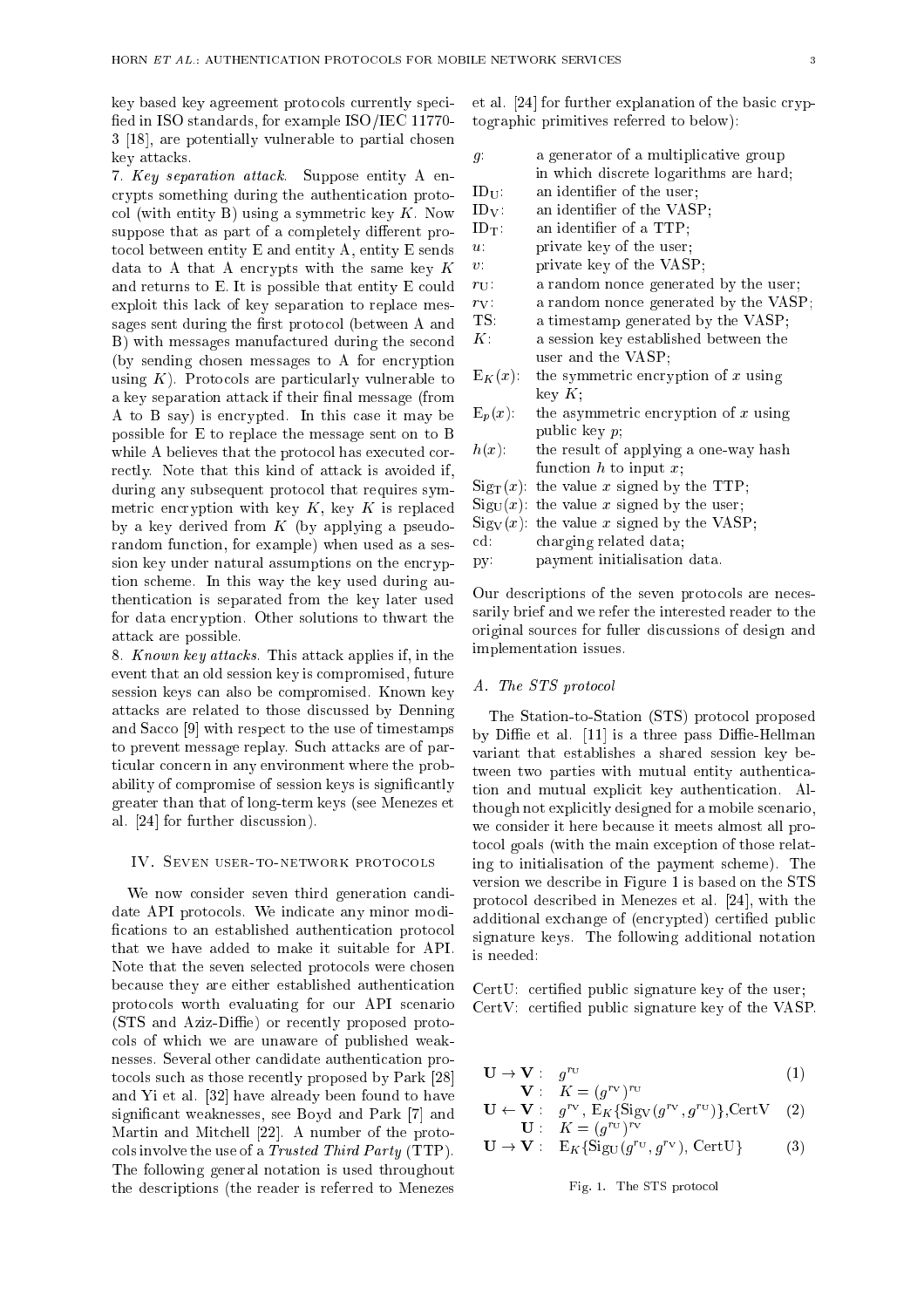The user generates a temporary public key and transfers it to the VASP in (1). The VASP generates a temporary private key and can now compute the session key  $K = q^{\circ}$ . The VASP replies in (2) with its temporary public key, its certied public signature key, and an encrypted signed copy of both temporary public keys. After verifying the VASP's signature, the user is now able to compute  $\mathbf{f}$  and accuracy the encrypted the encrypted the encry problem that  $\mathbf{f}$ signed temporary public keys in (3). CertU is included in the encrypted part of (3) to preserve user

The STS protocol appears to meet goals 1-8, and has the advantage that goals 9 and 10 can be met by simply including the payment scheme initialisation data in the signature of the third message. Blake-Wilson and Menezes [5] observe that certain other variants of the STS protocol may not satisfy goal 5, and provide some advice on implementation of the STS protocol as described in Figure 1. The main disadvantage with the STS protocol is however the level of computational effort at both the user and VASP ends of the protocol. Partial chosen key attacks and key separation attacks are technically possible (but see Section III).

anonymity over the air interface. The VASP veries the user's signature to conclude the protocol.

# $B.$  The Aziz-Diffie protocol

\_\_

 $\blacksquare$ 

The Aziz-Diffie protocol proposed by Aziz and Diffie  $[3]$  is illustrated in Figure 2. We need the following additional notation:

|                   | CertU: certified public verification key of user.        |
|-------------------|----------------------------------------------------------|
|                   | $CertV:$ certified public verification key of $VASP$ .   |
|                   | $r'_{\text{II}}$ : a random nonce generated by the user. |
| $p_{\text{II}}$ . | public key of the user:                                  |
| $p_{\rm V}$ .     | public key of the VASP.                                  |

$$
\mathbf{U} \to \mathbf{V} : \quad \text{CertU, } r_{\text{U}} \tag{1}
$$

$$
\mathbf{U} \leftarrow \mathbf{V} : \begin{cases} E_{p_U} \{ r_V \}, \text{Cert } V \\ \text{Sig}_V (E_{p_U} \{ r_V \}, r_U) \end{cases} \tag{2}
$$

$$
\mathbf{U} \rightarrow \mathbf{V} : \begin{cases} \mathbf{E}_{p_{\mathbf{V}}} \{ r_{\mathbf{U}}' \} \\ \text{Sig}_{\mathbf{U}}(\mathbf{E}_{p_{\mathbf{V}}} \{ r_{\mathbf{U}}' \}, \mathbf{E}_{p_{\mathbf{U}}} \{ r_{\mathbf{V}} \}) \\ \mathbf{U}, \mathbf{V} : K = r_{\mathbf{U}}' + r_{\mathbf{V}} \end{cases}
$$
 (3)

## Fig. 2. The Aziz-Diffie protocol

The Aziz-Diffie protocol is distinctive in that the common key  $K$  is not computed using a Diffie-Hellman variant. The protocol begins with the user generating a random nonce and sending it and the user's certificate to the VASP in (1). The VASP generates a nonce, encrypts it using the user's public key and then sends this to the user in (2), along with a signature on both nonces and the VASP's certificate. The user decrypts and verifies the contents of (2). The user then generates a second nonce  $r_{\rm U}$  and forms the key  $\kappa$  by adding this to the VASP's nonce. Finally the user encrypts this second nonce with the VASP's public key and sends this to the VASP in (3), including a signed copy of both encrypted nonces. The VASP decrypts and verifies the contents of  $(3)$  and is now also able to compute K.

The protocol appears to meet goals 1-5 and goal 7. It can be easily modied to incorporate the last two goals since the user already signs data in the third message. The protocol does not offer key confirmation in either direction. More seriously it does not offer user confidentiality over the air interface because  $CertU$  is sent in clear in the first message. The obvious solution, i.e. to encrypt this message with  $p_U$ , does not guarantee confidentiality as the signature in the third message is vulnerable to a signer verification attack.

#### C. The revised BCY protocol

The BCY protocol was first proposed by Beller et al.  $[4]$  and was subsequently improved, first by Carlsen [8] and then by Mu and Varadharajan [27]. We refer to the protocol in [27] as the Revised BCY protocol and illustrate it in Figure 3. We need the following additional notation:

- $N_V$ : the product of two large primes;
- CertU\*: special user certificate;
- $CertV*: special VASP certificate;$
- KK: a key encrypting key established between the user and the VASP.

The value  $N_V$  is the public key of V in the Modular Square Root (MSR) public key system, see Williams [31], where the private key is represented by the corresponding factorisation. Encryption of x is performed by taking the square of <sup>x</sup> modulo the public key, and decryption is performed by taking square roots. In the Revised BCY protocol the MSR system is used for creating certificates, and the Diffie-Hellman technique is used to establish the common key. In particular CertU\* is formed by a certicate authority signing the user's public  $\nu$ ime-Hellman key  $g^-$  using the MSR system, and  $CertV*$  is formed by a certificate authority signing the VASP's public Diffie-Hellman key  $g^v$  together with the VASP's public MSR key  $N_V$  using the MSR system. Both these certicates must be bound to their owners by the inclusion of the appropriate identier [27].

The Revised BCY protocol begins with the VASP generating a random nonce and sending this and the special VASP certificate to the user in  $(1)$ . The user now generates a random nonce, encrypts it using MSR and sends the result to the VASP in (2). The user also sends a message in (2), which includes its public Diffie-Hellman key and special certificate, all encrypted using the user's random nonce. The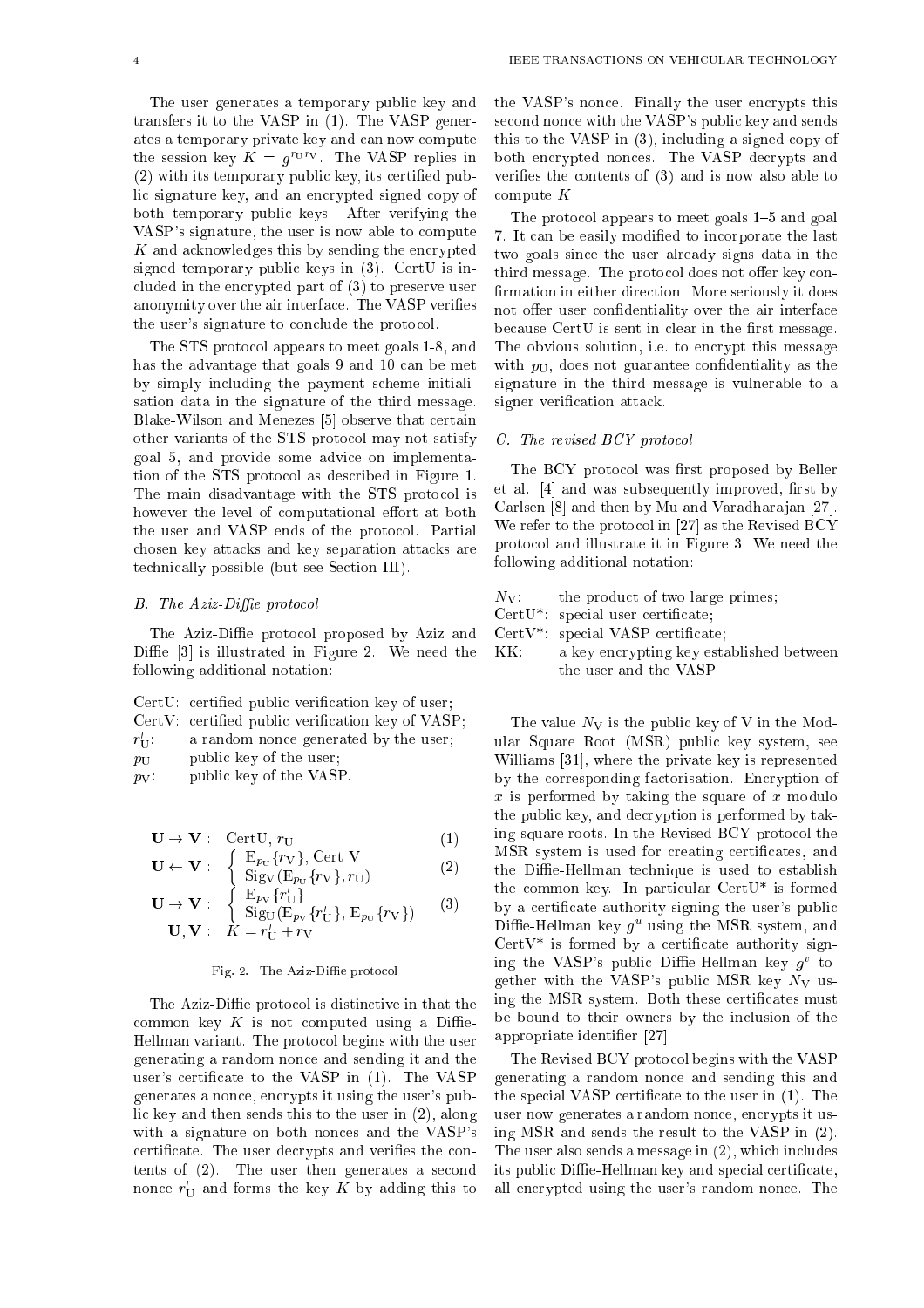$$
\mathbf{U} \leftarrow \mathbf{V}: \quad r_{\mathbf{V}}, \quad \text{CertV*} \tag{1}
$$
\n
$$
\mathbf{U}: \quad x = r_{\mathbf{U}}^2 \pmod{N_{\mathbf{V}}}
$$
\n
$$
\mathbf{U}: \quad KK = (g^v)^u
$$
\n
$$
\mathbf{U} \rightarrow \mathbf{V}: \quad x, \quad \mathbf{E}_{r_{\mathbf{U}}}(r_{\mathbf{V}}, \mathbf{I} \mathbf{D}_{\mathbf{U}}, g^u, \quad \text{CertU*}) \quad (2)
$$
\n
$$
\mathbf{V}: \quad r_{\mathbf{U}} = \sqrt{x} \pmod{N_{\mathbf{V}}}
$$
\n
$$
\mathbf{V}: \quad KK = (g^u)^v
$$
\n
$$
\mathbf{U}, \mathbf{V}: \quad K = \mathbf{E}_{KK}(r_{\mathbf{U}})
$$

Fig. 3. The Revised BCY protocol

VASP now decrypts the first part of  $(2)$  using MSR to obtain the user's nonce. Both entities now extract the other's public Diffie-Hellman key from the corresponding special certificate and compute  $KK$ . They each then use the result to encrypt the user's nonce in order to compute K.

It would seem that an extension of the Revised BCY protocol to meet the last two goals of Section II would involve at least one extra signature at the user end and one extra verication at the VASP end. Unfortunately, the Revised BCY protocol meets very few of our protocol goals. There is no entity authentication in either direction, since anyone can play the roles of either user or VASP without revealing this to the other entity. Neither is there mutual implicit key authentication, since (for example) the VASP cannot be sure that only the user knows  $r_{\text{U}}$ , nor any level of key confirmation. In fact only goals 2, 3 and 8 from the list in Section II appear to be achieved.

The reason for the disappointing performance of the Revised BCY protocol against goals  $1-8$  is that, although designed for a similar application, it can be deduced from [4] that the envisaged threat scenario is quite different. The protocol emphasis is on key agreement and identity and location privacy rather than authentication. The protocol thwarts passive attackers on the air interface, but permanent insiders, who can tap information in real time, are not regarded as a threat. This would seem rather unrealistic since fraudulent base-stations for certain mobile systems have been available for some time.

# D. The Aydos-Sunar-Koc protocol

Aydos, Sunar and Koc [2] describe a protocol (the ASK protocol) providing 'authentication and key agreement' for a wireless environment. Their protocol uses elliptic-curve techniques for key agreement. For uniformity of presentation we have translated the ASK scheme into the more normal Diffie-Hellman notation, where we represent the group multiplicatively.

The ASK Protocol is as described in Figure 4. The protocol specification uses the following additional notation:

$$
p_U
$$
: public key agreement key of user  $(= g^u,$   
where *u* is user's private key);

- $p_V$ : public key agreement key of vASF ( $= g<sub>1</sub>$ , where  $v$  is VASP's private key);
- CertU: certified public key agreement key  $(p_U)$  of the user;
- CertV: certified public key agreement key  $(p_V)$  of the VASP.

A shared key  $K$  is established and used in the protocol; this key will always be the same every time a particular user/VASP pair communicate. During the protocol the user and VASP establish a session key <sup>K</sup> which does vary from one protocol instance to another.

$$
\mathbf{U} \leftarrow \mathbf{V} : p_V
$$
  
\n
$$
\mathbf{U} : K^* = (p_V)^u
$$
  
\n
$$
\mathbf{U} \rightarrow \mathbf{V} : p_V
$$
  
\n(1)

$$
\mathbf{V}: \quad \mathbf{F}_{\mathbf{U}}^{\mathbf{U}} = (p_{\mathbf{U}})^{v} \tag{2}
$$
\n
$$
\mathbf{V}: \quad \mathbf{K}^* = (p_{\mathbf{U}})^{v} \tag{2}
$$

$$
\mathbf{U} \leftarrow \mathbf{V} : E_{K^*} \{ \text{ Cert } V, r_V \} \quad (3)
$$
  
\n
$$
\mathbf{U}, \mathbf{V} : K = (K^*)r_V
$$
  
\n
$$
\mathbf{U} \rightarrow \mathbf{V} : E_{K^*} \{ \text{ Cert } U, r_V \} \quad (4)
$$

$$
f_{\rm{max}}
$$



The ASK protocol opens with a Diffie-Hellman exchange of public key agreement keys in (1) and (2) which results in each entity being able to compute the shared key  $K$ . The vasir then generates a random nonce and multiplies it by  $K^-$  to establish the session key  $K$ . The VASP sends this nonce and its certicate to the user in (3), both encrypted using  $K^*$ . The user decrypts (3) to obtain the VASP's nonce and then computes the session key. Finally the user sends its certificate to the VASP in  $(4)$ , also encrypted using  $K$  .

Unfortunately, despite claims in [2], very few of the goals are met because of the following problems.

 The VASP is not authenticated to the user because the first and third messages could be intercepted and replayed by a third party (neither the first or third messages contain any information which will enable the user to check their freshness). User identity condentiality may be compromised, since the user's public key is sent in clear in the second message. Linking protocol instances involving the same user will thus be straightforward, and if the public key of a user is known then user condentiality is completely lost.

 Because there is no freshness checking of the third message, if a session key  $K$  should ever be compromised then known key attacks become possible. More specically, it means that the user has no way of checking the 'freshness' of the session key  $K$ .

 There are potential problems with the use of symmetric encryption in the third and fourth messages. The authors suggest in [2] that a block or stream cipher could be used. However, given that the third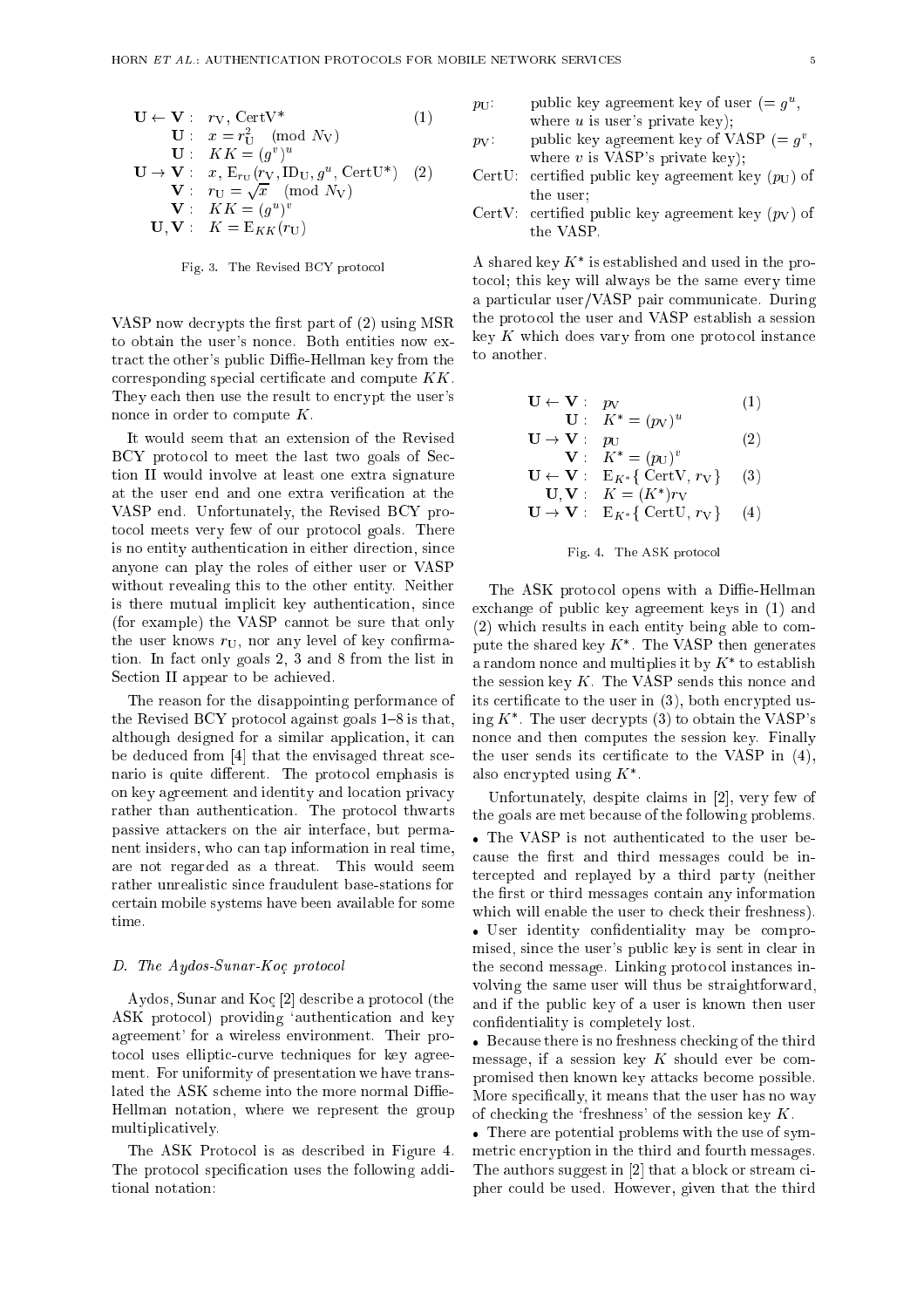and fourth messages involve encryption using the same shared key, if a stream cipher is used then knowledge of one of CertU and CertV will reveal the other, providing another threat to identity con dentiality.

 There are no signatures used in the protocol, and hence providing non-repudiation services will require protocol enhancements.

The only goals which are met by the protocol would appear to be goals 2, 3 and 4. Extending the ASK protocol to the last two goals of Section II will involve at least one extra signature at the user end and one extra verification at the VASP end.

# E. The Zhou-Lam protocol

Zhou and Lam [33] describe a pair of protocols that respectively provide user-to-VASP authentication and initialisation of a payment mechanism within a slightly different context to the one so far described. As a result of this, and of several concerns with details of this protocol, we provide some extra discussion here. They consider the situation where a user roams into a network, and wishes to both register with this 'roamed network' (involving mutual authentication) and set up a payment mechanism with this network. This is readily recast into the environment considered in this paper by mapping the `roamed network' into the VASP. We represent the 'home network' by a TTP.

The first of the Zhou-Lam protocols, the 'Registration Protocol', provides mutual authentication between mobile user and VASP (with the online assistance of a TTP, necessary because of the use of symmetric cryptography). In addition, apart from establishing a shared session key between user and VASP, it also provides the user with a temporary signature key, the VASP with the verification function for this signature key, and both user and VASP with a temporary user identifier. The signature key is designed for use in the second protocol, the 'Service Request Protocol', which initialises the payment scheme (and can, in principle at least, be used many times before the Registration Protocol needs to be used again). The protocol relies on the previous establishment of two `long term' keys, shared by the user and TTP, and VASP and TTP, respectively.

The Registration Protocol is as described in Figure 5. The Zhou-Lam protocol specifications use the following additional notation:

- $K_{\text{UT}}$ : a long-term shared symmetric key between user and TTP;
- $K_{\text{VT}}$ : a long-term shared symmetric key between VASP and TTP;
- $p_U$ : temporary public verification key for user;
- Req: details of the service request made by user to the VASP;
- $s_{\text{U}}$ : temporary private signature key for user;
- $TID_U$ : temporary identity for the user;
- $T_e$ : expiry date/time for the user's temporary signature key.

$$
\mathbf{U} \to \mathbf{V} : r_U, \text{ID}_T, \text{E}_{p_T} \{r_U, K_{UT}, \text{ID}_V\} \tag{1}
$$
\n
$$
\mathbf{V} \to \mathbf{T} : r_V, \text{E} \{r_U, K_{UT}, \text{ID}_V\} \tag{2}
$$

$$
\mathbf{v} \to \mathbf{1} : r_{\mathbf{V}}, \mathbf{E}_{p_{\mathbf{T}}} \{r_{\mathbf{U}}, \mathbf{A}_{\mathbf{U}\mathbf{T}}, \mathbf{D}_{\mathbf{V}}\}
$$
  
\n
$$
\left\{ \begin{array}{l} \mathbf{E}_{K_{\mathbf{V}\mathbf{T}}} \{r_{\mathbf{V}}, \mathbf{TID}_{\mathbf{U}}, K, p_{\mathbf{U}}, T_e \} \end{array} \right\}
$$
 (2)

$$
\mathbf{V} \leftarrow \mathbf{T} : \begin{cases} \text{Sig}_{\mathrm{T}}(\mathrm{TID}_{\mathrm{U}}, \mathrm{ID}_{\mathrm{V}}, p_{\mathrm{U}}, T_{e}) \\ \text{E}_{K_{\mathrm{UT}}}(r_{\mathrm{U}}, \mathrm{TID}_{\mathrm{U}}, K, s_{\mathrm{U}}, T_{e}) \end{cases} \tag{3}
$$

$$
\mathbf{U} \leftarrow \mathbf{V}: \begin{cases} \mathbf{E}_{K_{\text{UT}}}(r_{\text{U}}, \text{TID}_{\text{U}}, K, s_{\text{U}}, T_e) \\ h(K, r_{\text{U}}) \end{cases} \tag{4}
$$

# Fig. 5. The Zhou-Lam Registration Protocol

The Registration protocol opens with the generation of a random nonce by the user. The user then sends this nonce to the VASP in (1), as well as a message encrypted using the public key of the TTP that includes this nonce. The VASP generates a random nonce and sends this to the TTP in (2). The VASP also forwards in (2) the encrypted message sent by the user in (1). The TTP decrypts this incoming message and generates a session key  $K$ , as well as a temporary verification/signature key pair and a temporary identity for the user. The TTP then prepares a message consisting of three components. The first component is a list of values that include the session key, the user's temporary verification key and the user's temporary identity, all encrypted using the long-term VASP-TTP shared key. The second component is a signature on, amongst other things, the user's temporary verication key. The third component is similar to the first component, except that it is encrypted using the long-term user-TTP shared key, and replaces the temporary verification key of the user with the temporary signature key of the user. The TTP sends all three components to the VASP in (3). The VASP decrypts the first component and extracts  $K$ , verifies the second component and forwards the third component to the user in (4). The VASP also sends in (4) a hash of the session key and the user's nonce. The user decrypts the component, extracts  ${\cal K}$  and verifies the hash.

Note that, as pointed out in [33], for billing purposes the TTP needs to retain the map between the user's permanent identity and the temporary identity TIDU. The Service Request Protocol is then as specied in Figure 6.

$$
\mathbf{U} \rightarrow \mathbf{V} : \begin{cases} \text{TID}_U, \text{Req, cd, py} \\ \text{SigU(TID_U, cd, py)} \end{cases} (5)
$$
  

$$
\mathbf{U} \leftarrow \mathbf{V} : h(K, \text{Req}) \qquad (6)
$$

Fig. 6. The Zhou-Lam Service Request protocol

The Service Request protocol consists simply of a message (5) from the user to the VASP that in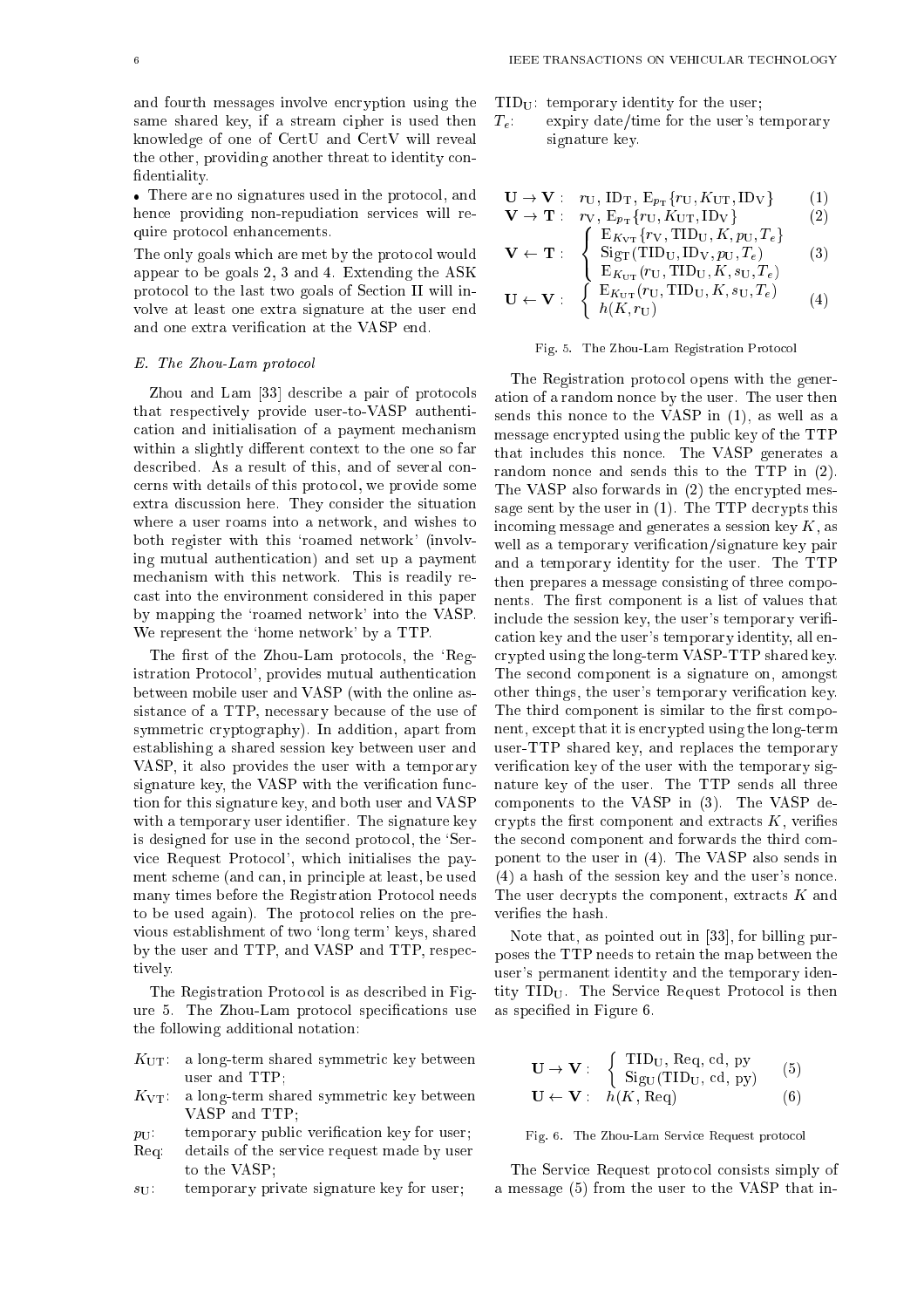cludes a request for service and a signature on the user's temporary identity and charging/payment initialisation data. The VASP verifies this signature using the user's temporary verification key and returns in (6) a hash of the session key and the service request. The user verifies this hash to conclude the protocol.

We start our analysis of these two protocols by noting some anomalies in the protocol specifications.

 The encrypted string sent from user to TTP via the VASP at the start of the Registration Protocol is asymmetrically encrypted rather than being encrypted using  $K_{\text{UT}}$  because the TTP will not know the user's identity in advance. The encrypted string is the only means by which the TTP can identify the user. However, the only user-specific information in this string is the shared key  $K_{\text{UT}}$ , and this may not be a convenient way for the TTP to identify the user. Moreover if  $K_{\text{UT}}$  is used in this way it is serving two different functions, i.e. to identify the user and to confirm the origin of data. For these reasons it would be better to explicitly include  $ID_U$ in the encrypted string sent from the user to the TTP via the VASP.

 There is an implicit assumption that the asymmetric encryption function provides inherent `binding together' of data items. I.e. it is necessary for the security of the protocol that an interceptor cannot manipulate an encrypted string to produce another one with a predictable decryption, even if part of the plaintext is known. This assumption holds for some public key encryption schemes such as  $RSA$ , as long as all the data fits in one 'block', but it is not clear that it is guaranteed for all such schemes.

 It is also implicitly assumed that the symmetric encryption used to protect data sent from TTP to user via the VASP provides data integrity and origin authentication as well as condentiality. If it does not, a malicious active interceptor might, for example, be able to persuade the user to accept a different key  $K$ . This combination of confidentiality and integrity protection is not easy to achieve in practice, and will typically require the computation of a MAC on the data using one variant of the key, followed by data encryption using a second key variant (see also recent work by Gligor and Donescu [14] and Jutla [20], who propose new modes of operation of block ciphers that claim to provide both condentiality and message integrity).

 The value of the signed string sent from the TTP to the VASP in the Registration Protocol is unclear. Although it is intended to commit the TTP to the temporary identity  $TID_U$  and the temporary verification key  $p_{\text{U}}$ , problems arise because there are no guarantees regarding the `freshness' of the signed string. The TTP could issue the same signed string (and the same temporary identity and sig-

nature/verification key pair) to a number of users of a single VASP. When the VASP presents signed commitments for payments by these users, the TTP could falsely refuse to honour them on the grounds that he only issued the signed string once. This problem could be avoided by requiring the TTP to include the nonce  $r_V$  inside the signed string it supplies to the VASP.

The Registration Protocol does not provide entity authentication of user to VASP, but this service is not strictly necessary within the registration process itself, since the subsequent receipt of messages signed using the user's temporary signature key (in the Service Request Protocol) will implicitly prove the user's presence during the registration process. There is no need for exchange of certified public keys in this protocol. Joint key control is not provided as the key  $K$  is selected by the TTP. There is the possibility of a limited content verification attack on the signed string sent from the TTP to the VASP, since an interceptor will know all the signed data except for the user's verification key and its expiry date. Time-memory tradeoff attacks are possible on the hashed value sent from VASP to user in the Service Request Protocol (since the parameter Req may only take a few different values), which implies that the key  $K$  should contain enough bits (e.g. 128 or more) to resist such attacks.

## F. The Boyd-Park protocol

The Boyd-Park protocol proposed in Boyd and Park [7] is illustrated in Figure 7. The Boyd-Park protocol specication uses the following additional notation:

$$
p_V
$$
: **public key of the VASP.**

$$
\mathbf{U} \to \mathbf{V} : \operatorname{Enc}_{p_V} {\{\mathbf{ID}_U, r_U\}} \tag{1}
$$
\n
$$
\mathbf{V} : K = h(r_U, r_V)
$$

$$
\mathbf{U} \leftarrow \mathbf{V}: \begin{array}{c} \mathbf{V}: \mathbf{K} = n(v_0, v_1) \\ \mathbf{V}: \mathbf{K} = h(v_0, v_1) \end{array} \tag{2}
$$

$$
\mathbf{U} \to \mathbf{V} : \text{Sig}_{\mathrm{U}}\{\text{ID}_{\mathrm{V}}, h(r_{\mathrm{V}}, K)\} \quad (3)
$$

#### Fig. 7. The Boyd-Park protocol

The Boyd-Park protocol begins with the user generating a random nonce and sending it to the VASP in (1), encrypted using the public key of the VASP. The VASP decrypts this message, generates a random nonce of its own, and computes key <sup>K</sup> by hashing these two nonces together. The VASP then sends its nonce to the user in (2), including the user's nonce encrypted using  $K$ . The user can now also compute  $K$ , confirming it by decrypting the second part of (2). Finally the user signs a maessage that includes a hash of the VASP's nonce together with  $K$  and sends this in (3) to the VASP.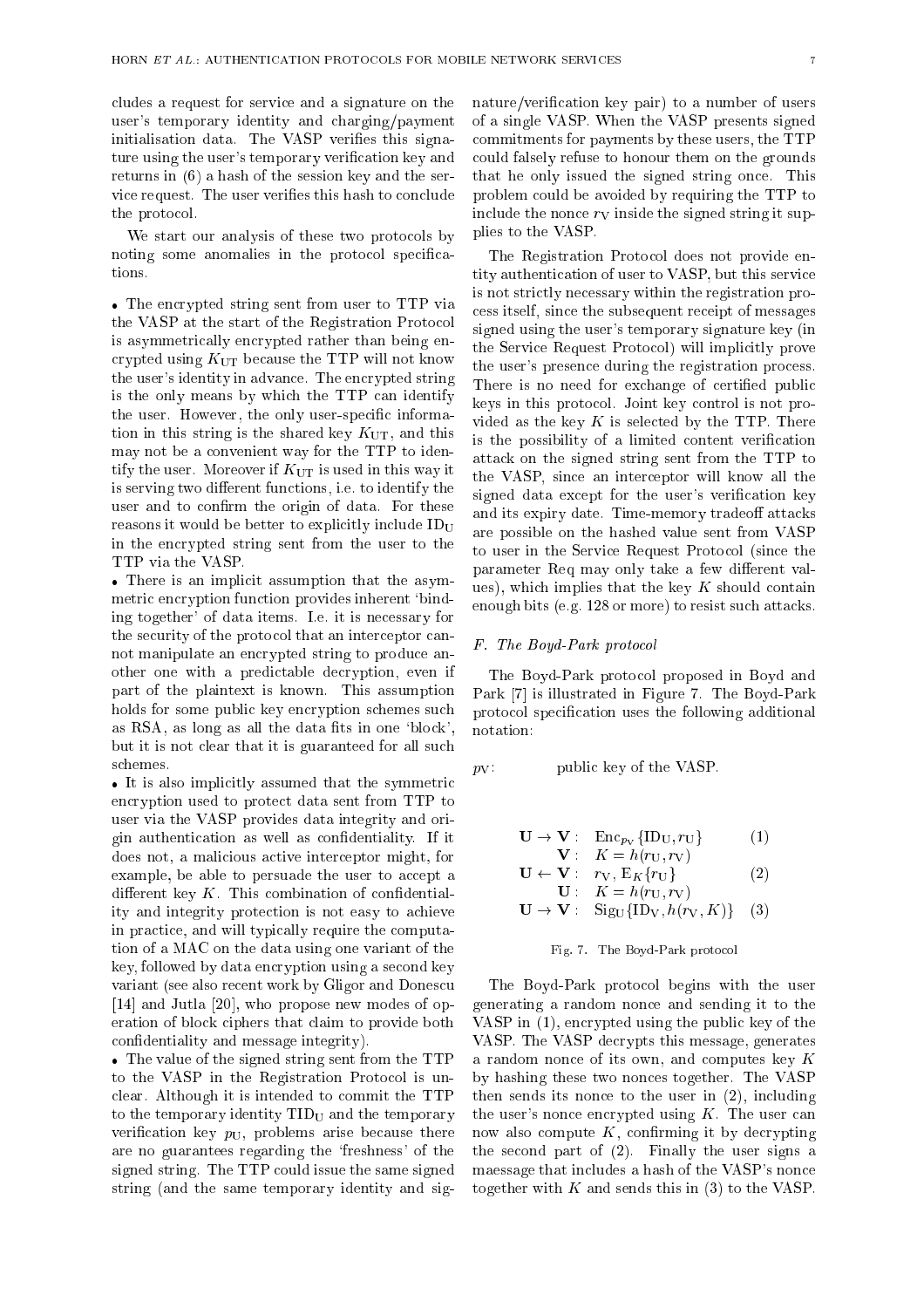The VASP verifies this signature to conclude the protocol.

The Boyd-Park protocol is interesting because it does not use a Diffie-Hellman variant to establish the common key. Rather, the key is a hash of random nonces selected by the user and the VASP, with only the nonce of the user being a secret value. In this respect the key is very efficient for both entities to compute. The Boyd-Park protocol appears to satisfy all the goals except for goal 2, the exchange of certied public keys, and the last two goals. The last two goals can easily be met because the Boyd-Park protocol involves a signature in the third message from user to VASP. Meeting goal 2 is less straightforward because, although the user can easily send its encrypted certificate to the VASP in the first message, the user needs the public key of the VASP to encrypt this message. Thus to meet all the goals the Boyd-Park protocol must involve an additional initial pass in which the user obtains, and veries, the public key of the VASP. The Boyd-Park protocol is vulnerable to a signer verification attack, but in  $[7]$  it is suggested that this can be prevented by the use of ElGamal signatures (or suitable variants).

# G. The ASPeCT protocol

The ASPeCT protocol was developed by the European Commission ACTS project ASPeCT [1] and versions of the protocol have previously appeared in Horn and Preneel [16] and Martin et al. [23]. The protocol that is shown in Figure 8 is explicitly designed as an API protocol. The following additional notation is used:

| $ID_T$ | the identifier of the user's CA:       |
|--------|----------------------------------------|
| CertU  | certified public signature key of user |

| vuuv.  | ceremed public signature new or user,      |
|--------|--------------------------------------------|
| CertV: | certified public key agreement key $(g^v)$ |
|        | of the VASP:                               |

 $h1, h2, h3$ : one-way hash functions (see [16] for detailed requirements).

of the VASP; the VASP; the VASP; the VASP; the VASP; the VASP; the VASP; the VASP; the VASP; the VASP; the VASP

$$
\mathbf{U} \to \mathbf{V} : g^{rv}, \text{ID}_{\text{T}} \tag{1}
$$
\n
$$
\mathbf{V} : K = h \mathbf{1} (r_{\text{V}} , g^{vr_{\text{U}}})
$$

$$
\mathbf{U} \leftarrow \mathbf{V} : \begin{array}{c} r_V, h2(K, r_V, \mathbf{D}_V), \text{ cd, TS, CertV (2)} \\ \mathbf{U} : K = h1(r_V, g^{rvv}) \end{array}
$$

$$
\mathbf{U} : H = n \mathfrak{z}(g^{\circ\circ}, g^{\circ}, r_{\mathbf{V}}, \mathbf{I} \mathbf{D}_{\mathbf{V}}, \mathbf{c}\mathbf{a}, \mathbf{1}\mathbf{s}, \mathbf{p}\mathbf{y}) \n\mathbf{U} \rightarrow \mathbf{V} : E_K \{ \text{Sig}_{\mathbf{U}}(H), \text{CertU}, \mathbf{p}\} \tag{3}
$$

#### Fig. 8. The ASPeCT protocol

The ASPeCT protocol also establishes the session key  $K = n_1(r_V, g^{\alpha} \circ)$  using a variant of Diffie-Hellman that is based on the private key of the VASP and a random nonce generated by the user. The user commences by generating a random nonce, uses it to compute a temporary public key, and sends this to the VASP in (1), along with an identifier of the TTP that can verify the user's certicate. The VASP generates a random nonce and computes key  $K$ . In (2) the VASP sends a certified copy of his public key, details of the charging data, a timestamp (for later use in the payment process), its random nonce and signifies knowledge of  $K$  by sending a copy of it hashed with its random nonce and identity. On receipt of (2) the user can now also compute  $K$ . The user replies in  $(3)$ by encrypting a signed hashed copy of a number of protocol variables and his certied public signature key. The signature provides non-repudiation on the billing data, satisfying the last goal in Section II. The VASP decrypts the message received in (3) and veries the signature to conclude the protocol.

The ASPeCT protocol meets all the required API goals (see [16] for a detailed justication). We note that signer and content verification attacks are prevented by encryption of the signature in the third message. The inclusion of an identifier for the VASP and a random value in the hash of the second message prevents source substitution attacks and practical time-memory tradeoff attack to find K. As the key K is equal in two different protocol runs with negligible probability, the ASPeCT protocol is not vulnerable to codebook attacks to determine  $K$ . The protocol is potentially vulnerable to partial chosen key and key separation attacks (but see Section III).

#### V. COMPARISON OF PROTOCOLS

In this section we make a short comparison between the candidate protocols.

#### A. Cryptographic methods

The cryptographic technology required in most of the seven protocols is very similar. In all the protocols except Aziz-Diffie, Zhou-Lam and Boyd-Park, the shared session key established between user and VASP is computed using a variant of Diffie-Hellman. All the protocols except Aziz-Diffie require a symmetric encryption algorithm. To satisfy the last two goals all the protocols will at least require the user to perform digital signatures. Both the Zhou-Lam, Boyd-Park and ASPeCT protocols also use a one-way hash function. The Revised BCY protocol is unique in requiring the use of the MSR public key system. The most significant cryptographic difference between all of these protocols is probably the fact that the Zhou-Lam protocol is the only one that is almost entirely symmetric key based, and requires shared symmetric keys to have already been established and maintained between user and VASP, and VASP and the TTP.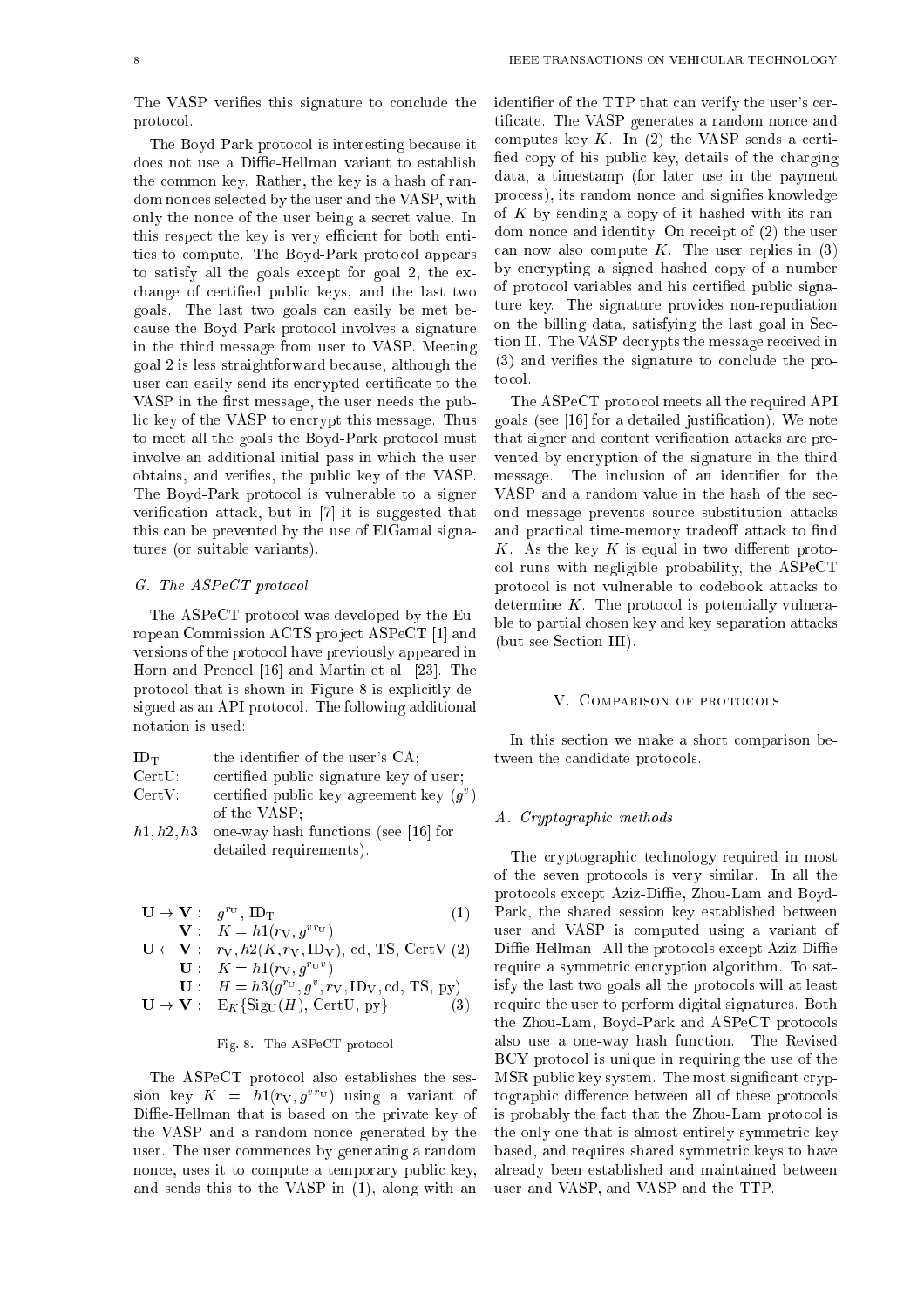#### B. Procedural and communication issues

Some slight differences exist in the protocol procedures. The first pass of the Revised BCY and ASK (and potentially Boyd-Park) protocols is from the VASP, while in the STS, Aziz-Diffie, Zhou-Lam and ASPeCT protocols it is from the user. The user-to-VASP scenario requires the user to initiate the session somehow, and so it makes some sense for the user to start the protocol, although this is not such an important point. More signicant is the fact that the Revised BCY protocol only involves one pass in each direction between user and VASP, whereas the other protocols have three or four passes. In this respect the Revised BCY, although it fails to achieve several of the protocol goals, is the most efficient of the protocols.

It is worth commenting that in the ASPeCT protocol, and in all the envisaged extensions of the other protocols to include payment initialisation, the actual payment protocol is decoupled from this initialisation process. By contrast, the Zhou-Lam protocol links initialisation and payment together, both decoupled from the authentication mechanism. The relative merits of these two techniques very much depend on the likely time period over which a series of VAS requests can be made without a subsequent re-running of the initialisation process. The decoupling arrangement of the protocols discussed here is more favourable if the lifetime of temporary public keys is very short, or a series of VAS requests are made to one VASP within a short time period which can all be based on the same initialisation data. The alternative decoupling arrangement may be attractive in situations where temporary keys have slightly longer lifetimes, and only one authentication and key establishment based on them is needed in advance of a number of payment requests.

Finally note that, by use of public key techniques, all protocols but the Zhou-Lam protocol avoid the need for communications between the VASP and the TTP at the time the user establishes its initial relationship with the VASP (unless the appropriate certicates are not in place). The Zhou-Lam protocol's need for routine communications with the TTP involves a signicantly increased load on the network.

#### C. Meeting the goals

Table I summarises how the seven protocols (listed from left to right in order of presentation in Section IV) meet the goals of Section II. For goals 9 and 10, an entry  $(\star)$  indicates that the protocol is easily modified to meet the goal, and  $+\star$ indicates that the protocol can be modified to meet the goal, but involves at least one extra signature (one extra pass in the case of the Boyd-Park protocol). See Section IV-E for comments on how well

the Zhou-Lam protocol meets goal 1.

| 'TABLE I<br>GOALS ACHIEVED BY EACH OF THE PROTOCOLS |  |  |  |  |  |
|-----------------------------------------------------|--|--|--|--|--|
|                                                     |  |  |  |  |  |

| Goals          | Protocol            |          |             |                     |           |           |          |  |  |
|----------------|---------------------|----------|-------------|---------------------|-----------|-----------|----------|--|--|
| achvd          | $_{\rm SS}$         | ΑD       | $_{\rm RB}$ | $\overline{\rm AK}$ | ZL        | ΒP        | AΤ       |  |  |
| 1              | $^\star$            | $^\star$ |             |                     | $(\star)$ | $\star$   | $^\star$ |  |  |
| $\overline{2}$ | $^\star$            | $^\star$ | $^\star$    | $^\star$            |           | $^\star$  | $^\star$ |  |  |
| 3              | $^\star$            | $^\star$ | $^\star$    | $^\star$            | $^\star$  | $+ \star$ | $^\star$ |  |  |
| 4              | $\star$             | $^\star$ | $\star$     | $^\star$            |           | $\star$   | $^\star$ |  |  |
| 5              | $\star$             | $^\star$ |             |                     | $\star$   | $\star$   | $^\star$ |  |  |
| 6              | $\star$             |          |             |                     | $^\star$  | $\star$   | $^\star$ |  |  |
| 7              | $^\star$            | $\star$  |             |                     | $^\star$  | $^\star$  | $^\star$ |  |  |
| 8              | $\star$             |          | $^\star$    |                     | $^\star$  | $\star$   | $^\star$ |  |  |
| 9              | $\star$             | $\star)$ | $+ \star$   | $+ \star$           | $\star$   | $\star)$  | $^\star$ |  |  |
| 10             | $\vert \star \vert$ | $\star)$ | $+ \star$   | $+ \star$           | $\star$   | $\star$   | $^\star$ |  |  |

From Table I we see that only the STS, Boyd-Park and ASPeCT protocols meet all the specified goals. Further, two of the protocols, the Revised BCY and ASK protocols, fail to meet at least three of the goals, including the goal of mutual entity authentication.

# D. Computational loads

In Tables II and III we compare the computational load of the seven protocols. In the first row we measure the number of pre-computable exponentiations, while the number of online exponentiations are counted separately in the second row. The numbers of generic public key encryptions and decryptions are given in the third and fourth rows respectively; these may well involve exponentiations, but we count them separately when the public key algorithm has not been explicitly specified. Likewise the numbers of signatures and verifications are respectively indicated in the last two rows. Bracketed entries in Tables II and III indicate figures under the assumption that these protocols have been extended to offer initialisation of the payment mechanism and non-repudiation of the initialisation data, in some cases through the addition of one digital signature by the user, and one verification by the VASP.

PROTOCOL COMPUTATIONAL LOAD AT THE USER END

| User                    | Protocol    |   |    |   |    |  |  |  |  |
|-------------------------|-------------|---|----|---|----|--|--|--|--|
| Comp.                   | $_{\rm SS}$ |   | RВ |   | ZL |  |  |  |  |
| PrEx                    |             |   |    |   |    |  |  |  |  |
| Ex                      |             |   |    | 2 |    |  |  |  |  |
| <b>PKE</b>              |             |   |    |   |    |  |  |  |  |
| PKD                     |             |   |    |   |    |  |  |  |  |
| Sig                     |             |   |    |   |    |  |  |  |  |
| $\overline{\text{Ver}}$ | 2           | റ |    |   |    |  |  |  |  |

The results in Table II show that the most com-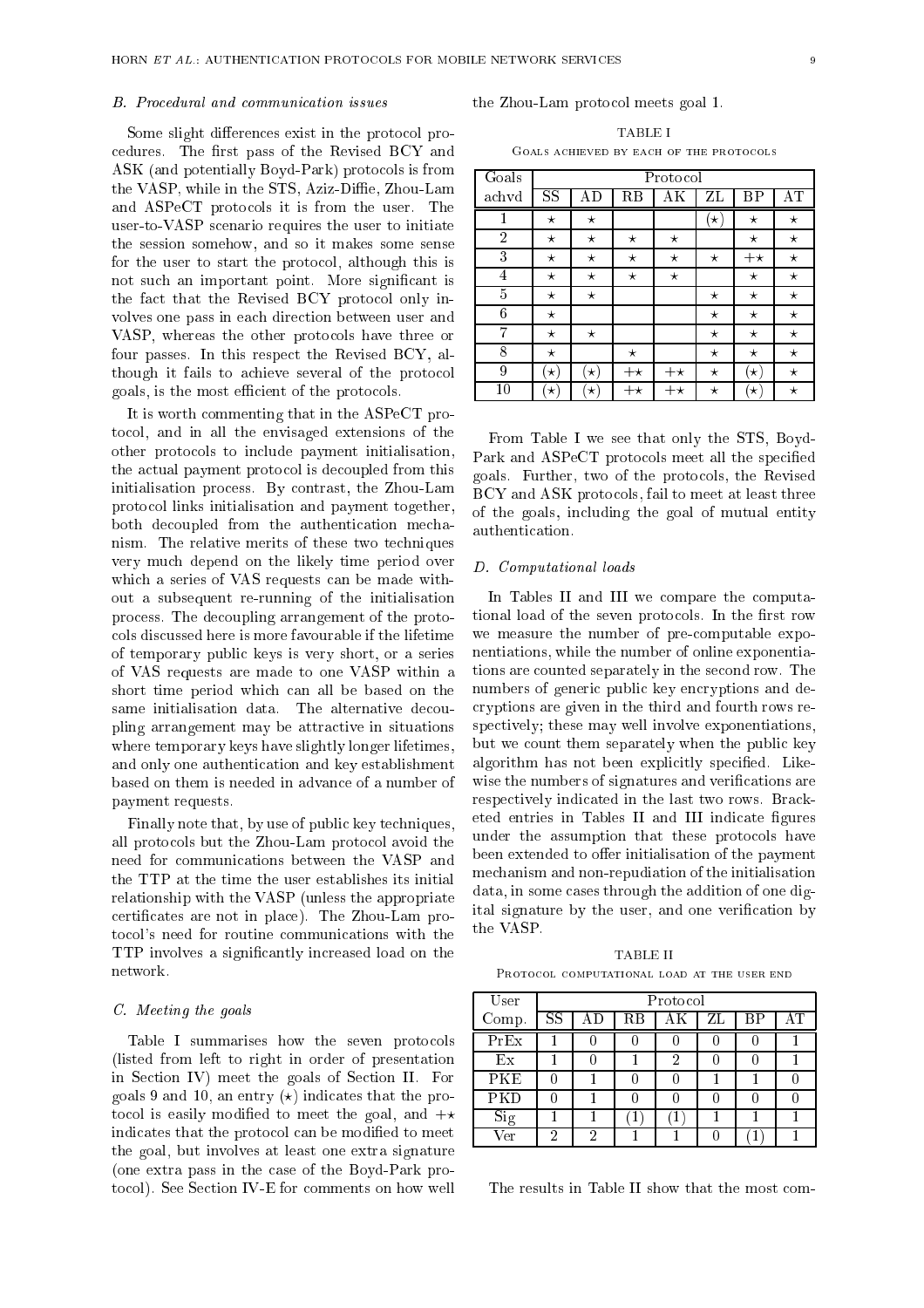putationally efficient protocol is the symmetric key based Zhou-Lam protocol. The Revised BCY protocols involves one (pre-computable) exponentiation less than both the ASK and ASPeCT protocols, but with respect to ASPeCT achieves this at the cost of failing to meet several of the required goals. Of the three protocols that meet all the goals of Section II, the Boyd-Park protocol involves the least computational effort at the user end. However it achieves this at the expense of requiring an extra protocol pass. Of the other two, the ASPeCT protocol involves one verication less than the STS protocol. This gain is also accentuated by the fact that the shorter signature lengths of some ElGamaltype signatures (DSA [13] and elliptic curve variants, for example) make them preferable to RSAbased signatures for implementation on a smartcard, and that these come at an approximate computational cost of one pre-computable exponentiation for signing, and two exponentiations for verifying (see Menezes et al. [24]). Of course, the length advantage of certain discrete logarithm signatures over RSA signatures disappears if signatures with message recovery are used. However, such signature schemes are outside the scope of this review and their use has not been proposed with any of the cited protocols. Thus the approximate number of exponentiations in a run of the STS protocol is 7 (2 pre-computable) versus 5 (2 pre-computable) for ASPeCT, and 4 (one pre-computable) for Boyd-Park, assuming RSA is used for encryption. The Aziz-Diffie protocol has a similar user overhead to the STS protocol, but does not provide all protocol goals.

**TABLE III** PROTOCOL COMPUTATIONAL LOAD AT THE VASP END

| <b>VASP</b> | Protocol               |   |    |        |    |    |   |  |
|-------------|------------------------|---|----|--------|----|----|---|--|
| Comp.       | $\overline{\text{SS}}$ |   | RВ |        | ZL | ВP |   |  |
| PrEx        |                        |   |    |        |    |    |   |  |
| Ex          |                        |   |    | 2      |    |    |   |  |
| PKE         |                        |   |    |        |    |    |   |  |
| PKD         |                        |   |    |        |    |    |   |  |
| Sig         |                        |   |    |        |    |    |   |  |
| Ver         | 2                      | 9 |    | $^{2}$ | റ  |    | 2 |  |

Although less practically signicant at the time of writing (but see comments in Section I), the VASP computational efforts are given in Table III. The balance between user and VASP effort in each protocol is worth noting. The STS, Aziz-Diffie, ASK and Boyd-Park protocols have very similar user and VASP efforts. The Extended BCY and Zhou-Lam protocols both appear to have succeeded in reducing the user computation with respect to the VASP. The ASPeCT protocol appears at first glance to involve more computation at the user end; however if ElGamal-type signatures are used then the effort becomes marginally less at the user end.

# E. Message length

The techniques for keeping the lengths of protocol messages as short as possible are often outside the scope of the protocol descriptions themselves. For the ASPeCT protocol, it is suggested in Horn and Preneel [16] that the user generates signatures using an elliptic curve based AMV signature as specified in ISO/IEC FDIS 14888-3 [19]. The ASPeCT protocol has also been implemented using a streamlined certificate format [16]. Similar procedures could easily be adopted for most of the other protocols.

# VI. Concluding remarks

We have provided a clear set of goals for a third generation mobile system API protocol. We listed some generic attacks against such protocols; the possibility of these attacks has in
uenced the design of the ASPeCT protocol, and more generally provides a reference point for future protocol design.

Using our defined goals, the suitability of seven candidate API protocols was considered. Four of these are shown to have signicant shortcomings. Three of these are largely through the failure to meet all of our protocol goals. A fourth protocol, the Zhou-Lam protocol, largely fails because, although it compares very favourably with the other protocols in terms of computational load, it imposes an increased load on the network because of the need for routine communications with a TTP. Of the three protocols that meet all the protocol goals, the STS protocol was not designed explicitly for such a mobile application and as a result has rather larger computational overheads than are necessary. The Boyd-Park protocol seems to be the most computationally efficient at the user's end, but requires the most communication passes. The ASPeCT protocol was purposely designed for API application and like the Boyd-Park protocol, appears to compare well very favourably with the prior art.

We acknowledge the cooperation and assistance of all members of the ASPeCT pro ject and in particular express thanks to Peter Howard, Bart Preneel and Konstantinos Rantos, for informative discussions and comments.

#### **REFERENCES**

- [1] Advanced Security for Personal Communications Technologies.
- http://www.esat.kuleuven.ac.be/cosic/aspect/
- [2] M. Aydos, B. Sunar and C .K. Koc. An elliptic curve cryptography based authentication and key agreement protocol for wireless communication. Presented at the 2nd International Workshop on Discrete Algorithms and Methods for Mobility ( $DIAL$  M 98), Dallas, Texas,
- [3] A. Aziz and W. Die. Privacy and authentication for wireless local area networks. IEEE Personal Communications, First Quarter: 25-31, 1994.
- [4] M.J. Beller, L.-F. Chang and Y. Yacobi. Privacy and authentication on a portable communications system.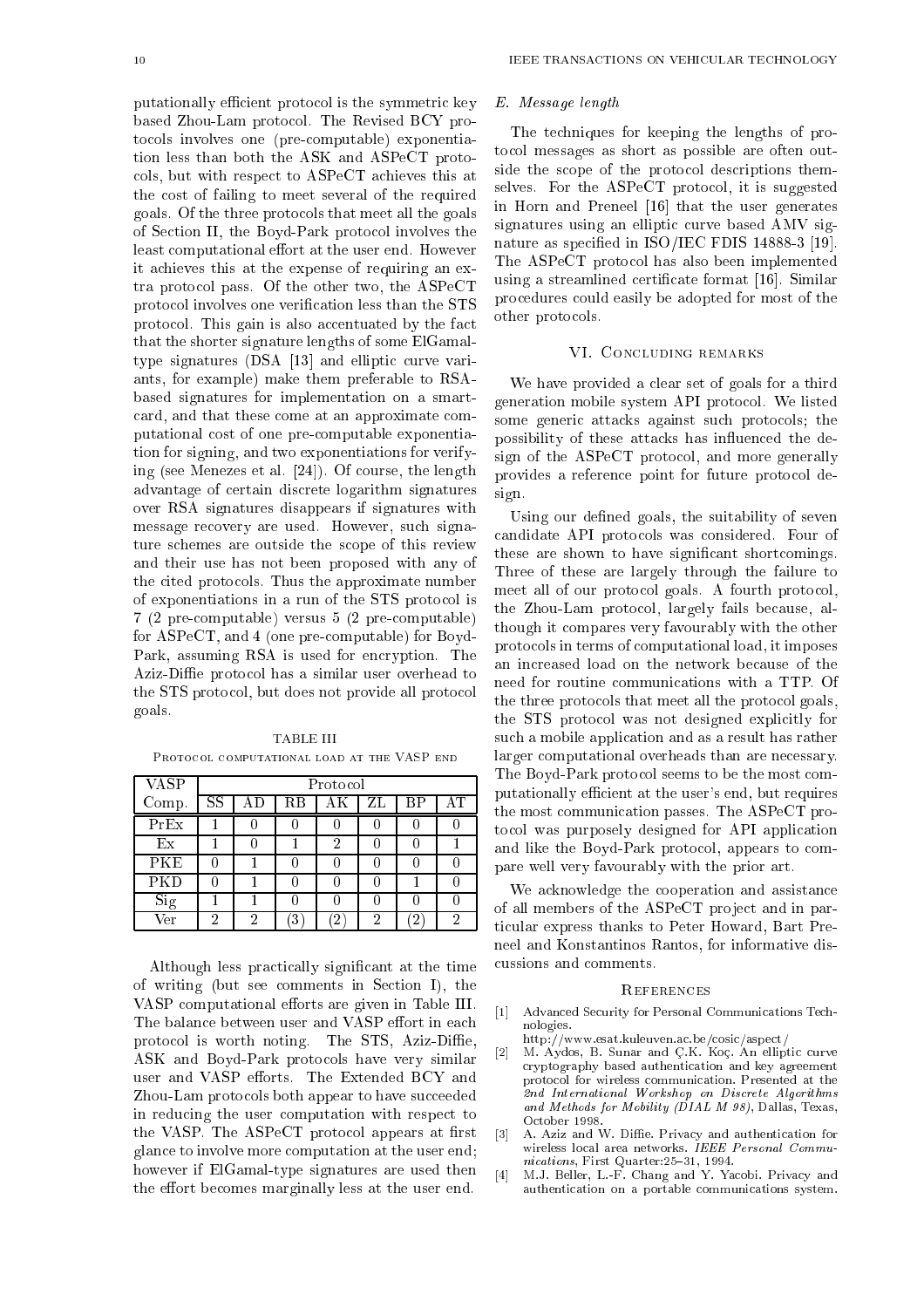IEEE Journal on Selected Areas in Communications,  $11:821 - 829.1993.$ 11:821{829, 1993.

- S. Blake-Wilson and A. Menezes, Unknown key-share [5] S. Blake-Wilson and A. Menezes. Unknown key-share attacks on the Station-to-Station (STS) Protocol. Proceedings of PKC '99, Lecture Notes in Comput. Sci., 1560:154{170, 1999.
- [6] J. Borst, B. Preneel and J. Vandewalle. On the timememory tradeoff between exhaustive key search and precomputation. Proceedings of the Nineteenth Symposium on Information Theory in the Benelux, Veldhoven, 111-118, 1998.
- [7] C. Boyd and D.-G. Park. Public key protocols for wireless communications. Presented at the 1998 International Conference on Information Security and Cryptology (ICISC '98), Seoul, Korea.
- [8] U. Carlsen. Optimal privacy and authentication on a portable communications system. ACM Operating Systems Review,  $28(3):16-23, 1994.$
- [9] D.E. Denning and G.M. Sacco. Timestamps in key distribution protocols. *Communications of the ACM*, 24:533-536, 1981.
- [10] W. Diffie and M. Hellman. New directions in cryptography. IEEE Trans. Info. Theory,  $22:644-654$ , 1976.
- [11] W. Diffie, P.C. van Oorschot and M.J. Wiener. Authentication and authenticated key exchanges. Designs, Codes and Cryptography,  $2:107-125$ , 1992.
- [12] ETSI SMG DOC 73/95. A public key based protocol for UMTS providing mutual authentication and key agreement, September 1995.
- [13] FIPS 186. Digital signature standard. Federal Information Processing Standards Publication 186, U.S. Department of Commerce/N.I.S.T., 1994.
- [14] V.D. Gligor and P. Donescu. Fast encryption and authentication: XCBC Encryption and XECB Authentication modes. Preproceedings of FSE 2001, Yokohama, Japan, 97-111, 2001.
- [15] M. Hellman. A cryptanalytic time-memory tradeoff. IEEE Transactions on Information Theory, 26:401-406, 1980.
- [16] G. Horn and B. Preneel. Authentication and payment in future mobile systems. Journal of Computer Security, 8:183-207, 2000.
- [17] ISO/IEC 9796-2: 1997. Information technology  $-$  Security techniques - Digital signature giving message recovery - Part 2: Mechanisms using a hash-function.
- [18] ISO/IEC 11770-3: 1999. Information technology  $\cdot$ - Security techniques  $-$  Key management  $-$  Part 3: Mechanisms using asymmetric techniques.
- [19] ISO/IEC 14888-3: 1998. Information technology  $-$  Security techniques  $-$  Digital signature with appendix -Part 3: Certificate-based mechanisms.
- [20] C.S. Jutla. Encryption Modes with Almost Free Message Integrity.  $A\ddot{d}$  vances in Cryptology -  $EUROCRYPT$  $2001$ , Lecture Notes in Comput. Sci., 2045:529-544, 2001.
- [21] H.Y. Lin and L. Harn. Authentication protocols for personal communication systems. Proceedings of ACM  $SIGCOMM'95, 256–261, \text{ August } 1995.$
- [22] K.M. Martin and C.J. Mitchell. Comments on an optimized protocol for mobile network authentication and security. Mobile Computing and Communications Review, 3 No.2, 37, 1999.
- [23] K.M. Martin, B. Preneel, C.J. Mitchell, H.J. Hitz, G. Horn, A. Poliakova and P. Howard. Secure billing for mobile information services in UMTS. 5th International Conference in Services and Networks, IS&N '98, Lecture Notes in Comput. Sci., 1430:535-548, 1998.
- [24] A.J. Menezes, P.C. van Oorschot and S.A. Vanstone. Handbook of Applied Cryptography, CRC Press, 1997.
- [25] C.J. Mitchell and L. Chen. Security in future mobile multimedia networks. Chapter 11 of Insights into Mobile Multimedia Communications, eds. D.R. Bull, C.N. Canagara jah and A.R. Nix, Academic Press, 1999, pp.  $177 - 190.$
- [26] C.J. Mitchell, M. Ward and P. Wilson. Key control in key agreement protocols. Electronics Letters, 34:980-981.1998. 981, 1998. In the second control of the second control of the second control of the second control of the second
- [27] Y. Mu and V. Varadharajan. On the design of security protocols for mobile communications. Information

security and privacy, Lecture Notes in Comput. Sci., 1172:134-145. 1996. 1172:134{145, 1996.

- [28] C.-S. Park. On certificate-based security protocols for wireless mobile communication systems. IEEE Net $work$ , September/October, Vol.11, 5:50-55, 1997.
- [29] T.P. Pedersen. Electronic payments of small amounts. Proc. Int. Workshop Security Protocols, Lecture Notes in Comput. Sci., 1189:56-68, 1996.
- [30] R.L. Rivest and A. Shamir. PayWord and MicroMint: Two simple micropayment schemes. Cryptobytes, Vol.2, 1:7-11, May 1996.
- [31] H.C. Williams. A modification of the RSA publickey encryption procedure. IEEE Trans. Info. Theory, 26:726{729, 1980.
- [32] X. Yi, E. Okamoto and K.Y. Lam. An optimized protocol for mobile network authentication and security. Mobile Computing and Communications Review, Vol.2, 3:37-39, 1998.
- [33] J. Zhou and K.-Y. Lam. Undeniable billing in mobile communications. In Proceedings of the 4th  $\breve{ACM}/IEEE$ International Conference on Mobile Computing and Networking, Dallas, Texas, October 1998, ACM Press, 1998



Günther Horn received a Ph.D. (Dr.rer.nat.) in Mathematics from the University of Tubingen in 1984. He was a Visiting Assistant Professor of Mathematics at the University of California at Irvine in 1985, and a visiting scientist at the University of Ottawa in winter 1986. He joined the Corporate Technology Labs of Siemens AG in Munich, Germany, in 1986. He has been engaged since in research on new

telecommunications systems. For the past nine years, Mr. Horn has been mainly working on security in mobile systems, in particular on UMTS security, fraud control, electronic payments for mobile applications and security in train tronic payments for mobile applications and security in train control systems. He participated in several collaborative research projects on mobile telecommunications security. He is currently active in the standardisation of UMTS security in  $3GPP.$ 



Keith M. Martin received his BSc in Mathematics from the University of Glasgow in 1988 and a PhD from Royal Holloway, University of London in 1991. Between 1992 and 1996 he held a Research Fellowship in the he held a Research Fellowship in the held a Research Fellowship in the held and the held a Research Fellowship in the held and the held a Research Fellowship in the held and the held and the held and the held and the held Department of Pure Mathematics at Department of Pure Mathematics at the University of Adelaide, investigating mathematical modeling of cryptographic key distribution problems. In 1996 he joined the Computer Se-

curity and Industrial Cryptography research group of the Katholieke Universiteit Leuven in Belgium as a Postdoctoral Fellow. In 2000 he returned to Royal Holloway as a Lecturer Fellow. In 2000 he returned to  $\Gamma$ in the Information Security Group. He has also held visiting positions at the University of Wollongong and University of Adelaide. His current research interests include cryptography, mobile security and electronic payment systems.